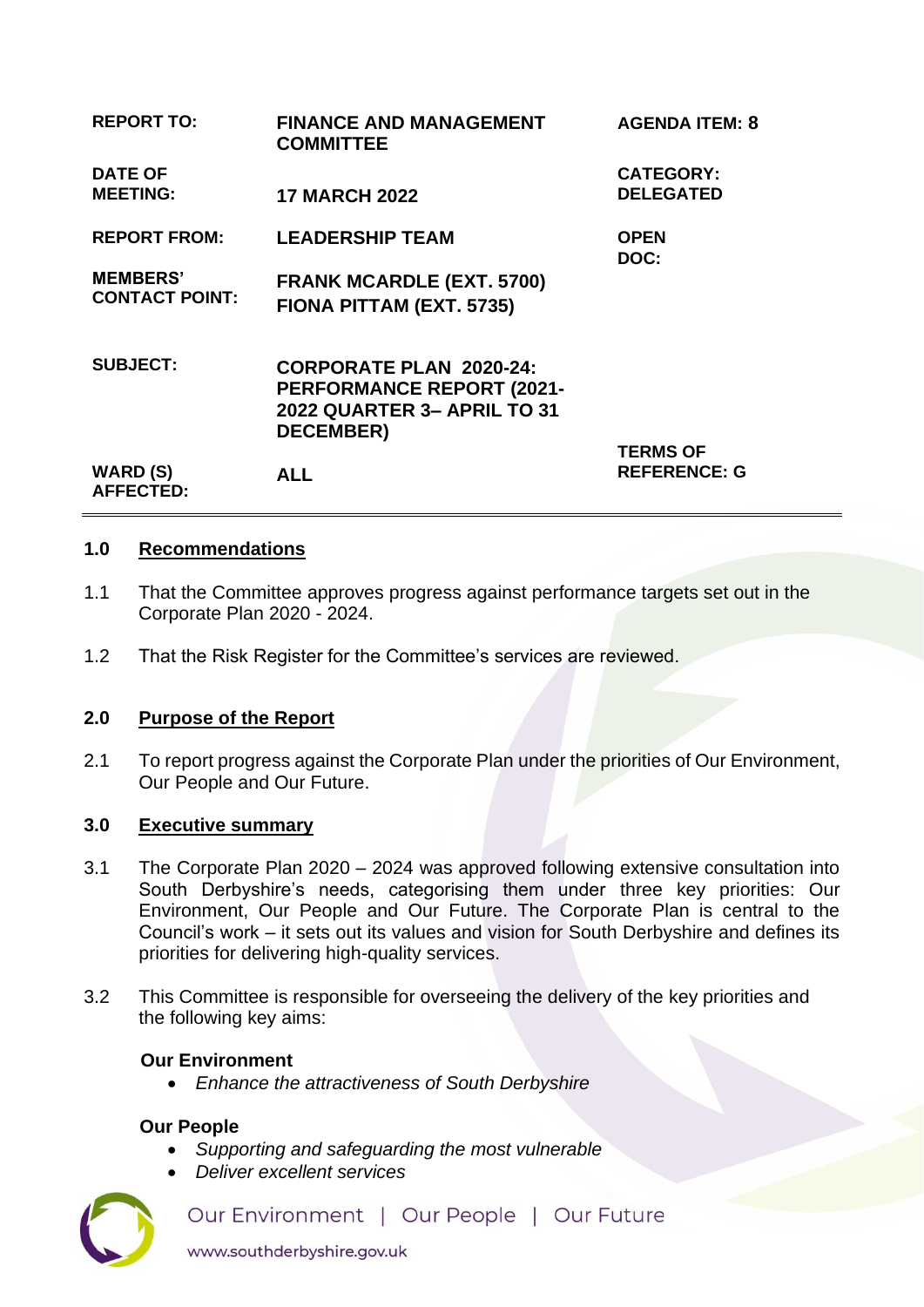#### **Our Future**

- *Develop skills and careers*
- *Support economic growth and infrastructure*
- *Transforming the Council*

## **4.0 Performance Detail**

4.1 Overall Council performance against the priorities– Quarter three 2021-2022.

The below chart provides an overview for the percentage of measures that are on track to achieve the annual target.



4.2 Overall Council performance against key aims – Quarter three 2021-2022.

The below charts provide an overview for the percentage of measures that are on track to achieve the annual target within each key aim of the Corporate Plan.



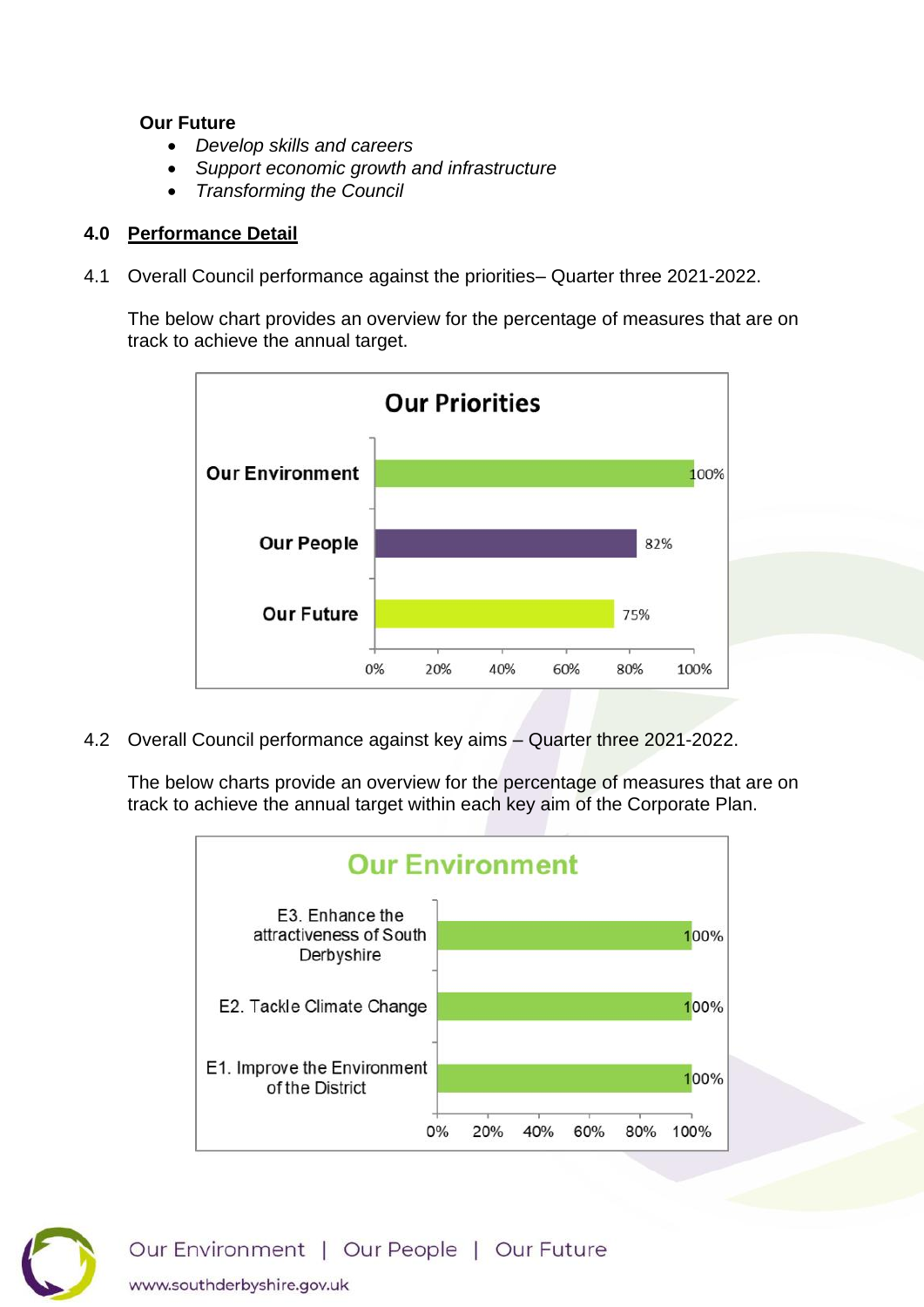



4.3 Of the 35 measures which support the progress of the Corporate Plan 20-24, 16 are green, five are amber, five are red and nine are grey, of which two are proxy measures and seven are annual indicators to be reported in quarter four.

Overall, 86% of the key aims within the Corporate Plan are on track. It should be noted that this includes nine annual measures where the outturn figure will be reported in quarter four. Depending on the performance of these measures, this will affect the final performance for the year. In the meantime, as at quarter 3, 100% of indictors are on track for Our Environment, 82% are on track for Our People and 75% are on track for Our Future.

4.4 This Committee is responsible for overseeing the delivery of 16 Corporate measures.

Below outlines the 13 measure(s) for this Committee that are on track (green, amber or grey) for the quarter:

- 
- Increase Swadlincote Town Centre visitor satisfaction.

Our Environment | Our People | Our Future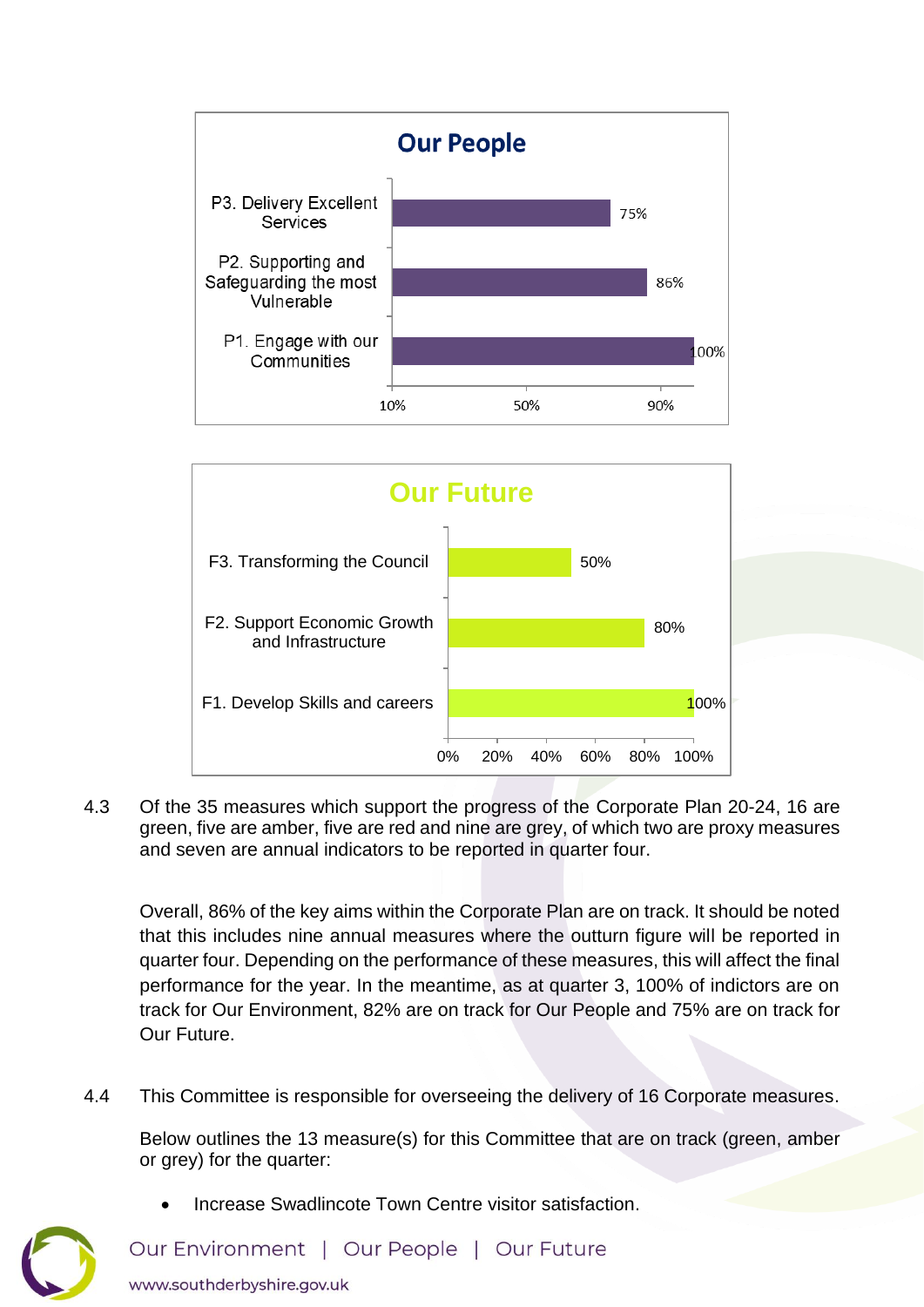- Increase the number of Employee Jobs in South Derbyshire
- Annual net growth in commercial floorspace (sqm)
- Total Rateable Value of businesses in the District.
- [Deliver against the Transformation Action Plan.](https://southderbyshiregovuk.sharepoint.com/:w:/g/EWygLyTFirlHupC7gA2GUHQBxytpxB_EWezcDzPs8xKAjQ?e=m7zrdc)
- Develop and deliver the Public Buildings programme over four years.
- Deliver the objectives identified in the South Derbyshire Partnership Social Mobility Action Plan
- [Reduce face-to-face contact to allow more time to support those customers](https://southderbyshiregovuk.sharepoint.com/:w:/g/ERsK_2eQOEFCtLQbdQzaTuAByPro1sawtMCs4YszErr-pw?e=bdTysg)  [who need additional support.](https://southderbyshiregovuk.sharepoint.com/:w:/g/ERsK_2eQOEFCtLQbdQzaTuAByPro1sawtMCs4YszErr-pw?e=bdTysg)
- [Increase digital engagement \(Twitter, Instagram, Facebook\).](https://southderbyshiregovuk.sharepoint.com/:w:/g/EU7_hHmehltAqnFXv5MZTVMBldRppq-lEM681waYAZKfIA?e=fKJfsc)
- Increase the level of staff engagement
- Number of apprenticeships
- Average number of staff days lost due sickness
- % of employees that consider the Council has a positive health and safety culture.
- 4.5 Below outlines the three measure(s) for this Committee that are not on track (red) for the quarter:
	- Develop our approach towards the commercialisation of services which [include grants, sponsorship, fees and charges and operating models and](https://southderbyshiregovuk.sharepoint.com/:w:/g/EdRZL78XqTBHpZm4ut-IXvcBQqZMtxcigHIZvBKTBciDAg?e=PfK6EA)  [increase the income generated from these activities](https://southderbyshiregovuk.sharepoint.com/:w:/g/EdRZL78XqTBHpZm4ut-IXvcBQqZMtxcigHIZvBKTBciDAg?e=PfK6EA)
	- [Increase the number of customers who interact digitally as a first choice.](https://southderbyshiregovuk.sharepoint.com/:w:/g/ERBlXwIN5i9It53WD-41148B1j_Xhoszu9rFmw-my7ct_w?e=3axgeV)
	- Number of customer telephone calls answered by Customer Services.

For more detailed information please refer to **Appendix B**, Performance Measure Report Index.

- 4.6 An overview of performance can be found in the Performance Dashboard in **Appendix A**. A detailed update on the quarterly outturn of each performance measure including actions to sustain or improve performance is included in the detailed Performance Measure Report Index in **Appendix B.**
- 4.7 Questions regarding performance are welcomed from members in relation to the Corporate performance measures that fall under the responsibility of their Committee and are referenced in the detailed Performance Measure Report Index in **Appendix B**

## **5.0 Financial and Implications**

None directly.

## **6.0 Corporate Implications**

## **6.1 Employment Implications**

None directly.



Our Environment | Our People | Our Future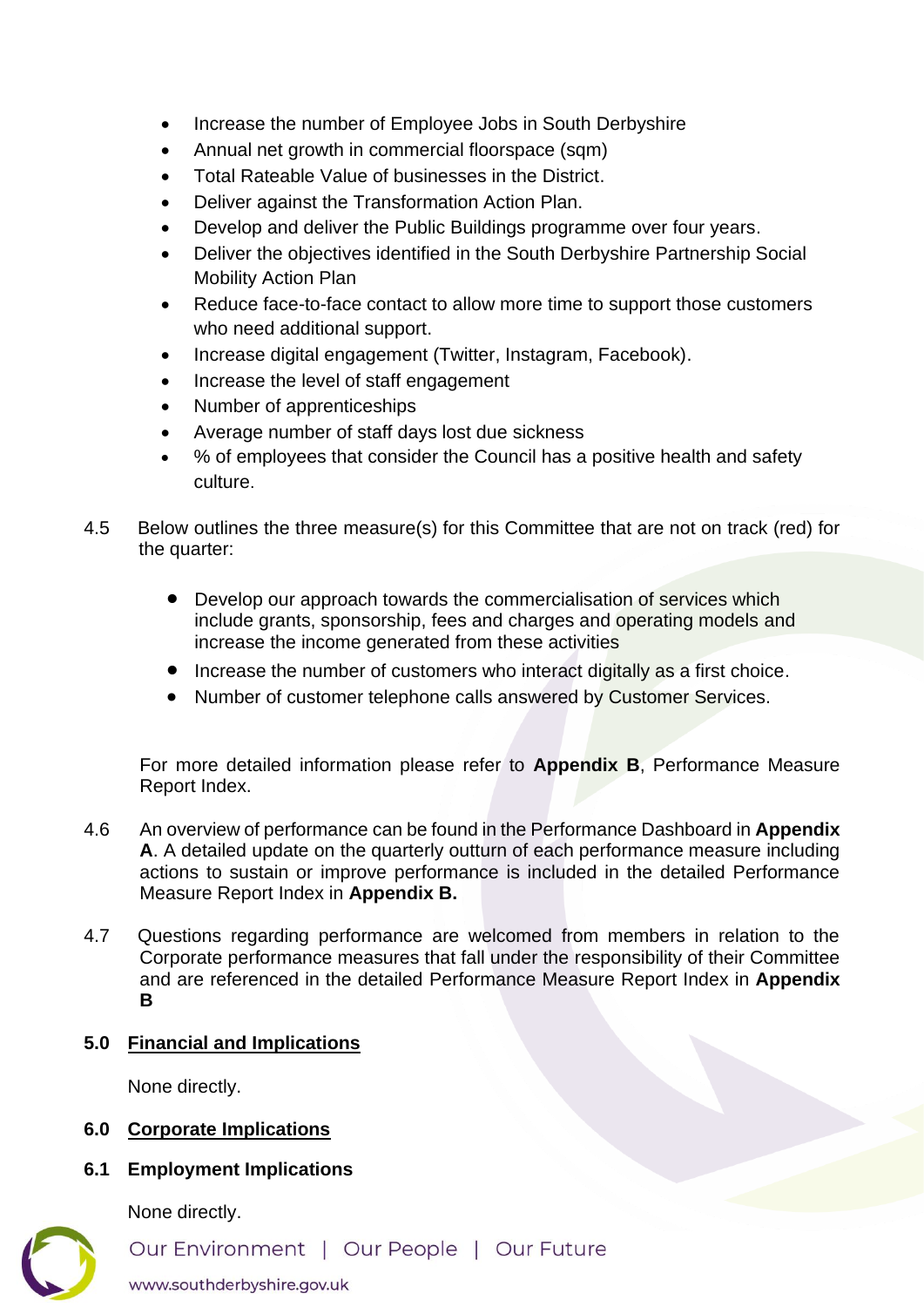# **6.2 Legal Implications**

None directly.

# **6.3 Corporate Plan Implications**

This report updates the Committee on the progress against the key measures agreed in the Corporate Plan and demonstrates how the Council's key aims under the priorities, Our Environment, Our People and Our Future contribute to that aspiration.

## **6.4 Risk Impact**

The Risk Registers for the Committee's services are detailed in **Appendix C** Chief Executive Risk Register and **Appendix D** Corporate Risk Register. This includes the register, risk mitigation plans and any further actions for the relevant departmental risks. Each risk has been identified and assessed against the Corporate Plan aims which are considered to be the most significant risks to the Council in achieving its main objectives. The Risk Register(s) detail a risk matrix to summarise how each identified risk has been rated.

The following changes have been made to the Corporate Risk Register

- CR12 Government Funding a reduction in core funding The risk has increased from 9 (amber) to 12 (red). Mitigating actions and further actions have been updated
- CR13 The Economy the impact of the national economic situation locally The risk has gone from 6 (green) to 9 (amber). Mitigating actions have been updated.
- CR16 Business Continuity Mitigating actions and further actions have been updated to include consultation with staff for the flexible working policy and consultation with residents in respect of access to services.
- CR26 Supply Chain Mitigating actions have been updated for EU shortage of materials and National shortage of HGV drivers.

The following risks have been removed from the Corporate Risk Register and added to the archive risk register:

- CR8 Payroll Software Contract Expiry The payroll system is in the process of being upgraded with Zellis
- CR15 Technology and Date quality of performance data The Audit in June 2021 gave 'substantial assurance' of data quality and no recommendations were made.

There have been no changes during this quarter to the Chief Executive Risk Register

## **7.0 Community Impact**

**7.1 Consultation**



Our Environment | Our People | Our Future